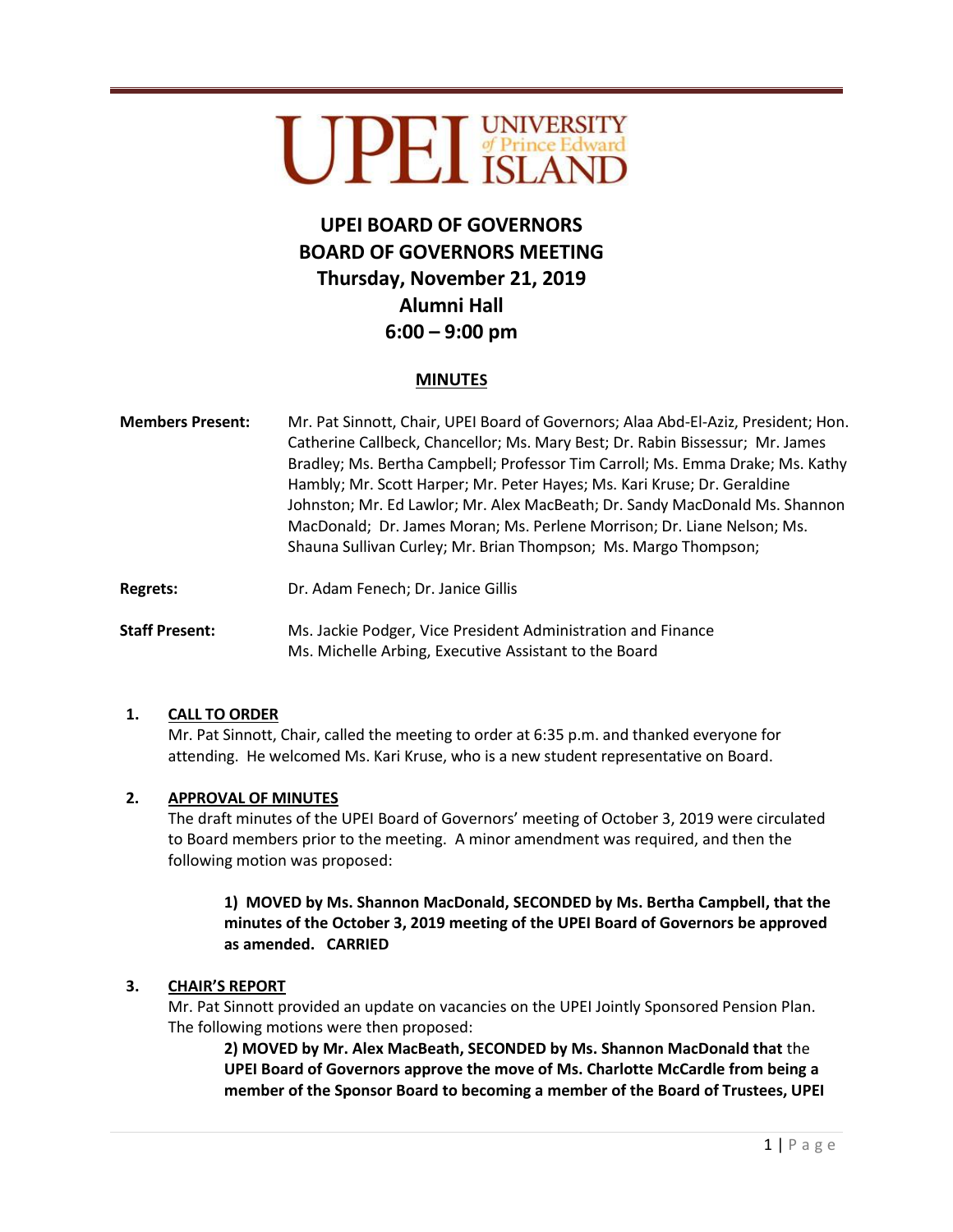**Jointly Sponsored Pension Plan effective immediately until December 31, 2020. CARRIED**

**3) MOVED by Mr. Alex MacBeath, SECONDED by Mr. Peter Hayes that the UPEI Board of Governors appoint Ms. Jennifer Mersereau to the Sponsor Board of the UPEI Jointly Sponsored Pension Plan effective immediately until November 22, 2021. CARRIED**

**4) MOVED by Mr. Alex MacBeath, SECONDED by Dr. Geraldine Johnston that the UPEI Board of Governors appoint Mr. Eric Mansour to the Sponsor Board of the UPEI Jointly Sponsored Pension Plan effective immediately until November 22, 2021. CARRIED**

# **4. PRESIDENT'S REPORT**

President Abd-El-Aziz informed members that we are at a record number of students, staff and faculty. The RFP for the new residence has closed. Work has commenced on the roadway to the north end of campus. It was noted that the New Year's Levee will celebrate the conclusion of the 50<sup>th</sup> anniversary events.

# **5. STUDENT UNION REPORT**

Ms. Emma Drake informed members that the Student Union continues to be quite active. They have been involved in such initiatives as the UPEI Open House, Mental Health Mondays, an event at Halloween, and Engineers Without Borders. Ms. Drake gave a shout out to the various clubs on campus. The Student Union leaders continue Provincial advocacy work with the Departments of Education and Social Development and Housing. This past week the Student Union's amended budget was passed and their AGM was this week.

# **6. SENATE REPORT TO THE BOARD:**

Ms. Bertha Campbell reported that Senate met on October 28 and covered the following:

- i. Curriculum Report
- ii. Update on Equity, Diversity and Inclusion

# **7. BOARD COMMITTEES' UPDATES:**

**a) Finance and Audit Committee:** Mr. Alex MacBeath informed members that the Committee met on November 5. Mr. Dana Sanderson attended the meeting and provided a presentation on Project Beacon as well as the Infrastructure Project.

The Finance Committee has several initiatives underway

- i. Review of Synapse
- ii. Enterprise Risk Management report
- iii. Assessment of current auditor process

**b) Development, FR and ER Committee:** Ms. Kathy Hambly reported on the October 30 committee meeting. In regard to scholarships and awards, the committee held two separate evotes between meetings and made two approvals during the meeting. The Homecoming Weekend and Donor Picnic functions were a success. Congratulations were extended by Ms. Hambly to the Development and Alumni team and the Marketing and Communications team on their dedication to the success of the many events. The Alumni Speaker Series continues and more information can be found on the UPEI website. A new, free safety app called 'UPEI SAFE'